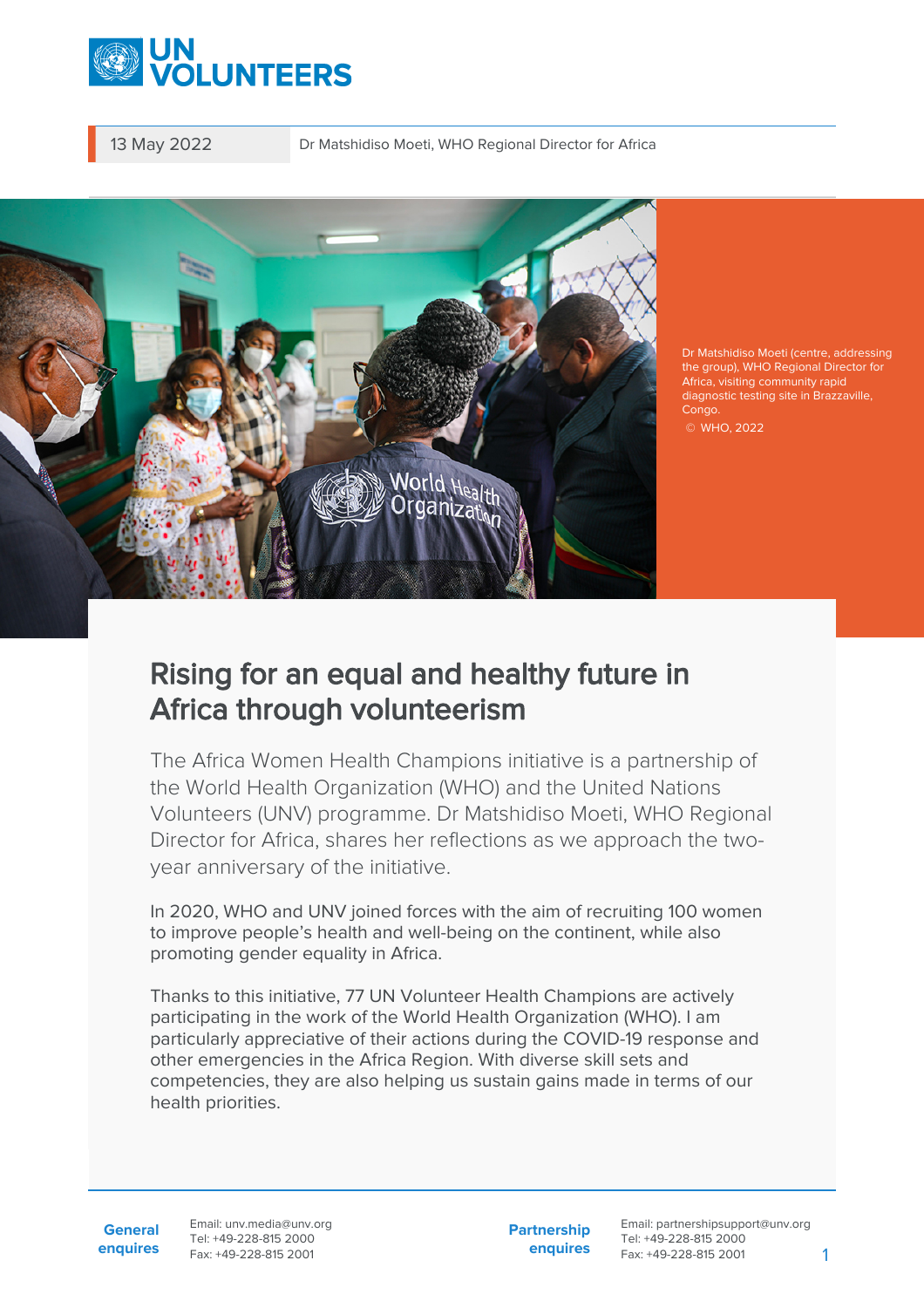

 $\blacksquare$  It is a personal wish to support the next generation of women leaders in Africa, particularly in the field of public health, and I am delighted today that this dream is becoming a reality through the African Women Health Champions initiative. --Dr Matshidiso Rebecca Moeti, WHO Regional Director for Africa

Violet Mathenge, Surveillance and Emergency Risk Management Officer, is just one example. Her work has helped [strengthen the Botswana health](https://www.unv.org/Success-stories/volunteering-african-woman-health-champion-botswana) [sector's data infrastructure and capacities](https://www.unv.org/Success-stories/volunteering-african-woman-health-champion-botswana). Information generated through her work has been useful in informing response activities, such as guiding targeted case management and vaccination, particularly in the context of COVID-19 response.

Esther Njinembo, deployed as a Technical Health Officer at the Regional Office in Brazzaville, is [supporting 47 countries on the African continent to](https://www.unv.org/Success-stories/volunteering-african-woman-health-champion-botswana) [establish policies on the prevention of risk factors for noncommunicable](https://www.unv.org/Success-stories/volunteering-african-woman-health-champion-botswana) [diseases](https://www.unv.org/Success-stories/volunteering-african-woman-health-champion-botswana). She provides critical data and statistics for awareness-raising, and supports the development of health promotion materials.

Melvis Kimbi, Communication Officer, is deeply involved in the [strategic](https://www.unv.org/fr/node/24369) [management of WHO Madagascar's social media and online presence](https://www.unv.org/fr/node/24369). She oversees communications to position the organization as a lead partner in health responses in that country.

The presence of UN Volunteers within and alongside our technical teams has provided support in many areas, including family health, nutrition, disease prevention and control, as well as communications, general management and administration.

K What the UN Volunteers all have in common, and what we looked for in their recruitment, is their passion for making a difference for the people they serve. Such motivation is crucial when working in the public health field. --Dr Matshidiso Rebecca Moeti

**General**

**enquires** Fax: +49-228-815 2001 Email: unv.media@unv.org Tel: +49-228-815 2000

**Partnership enquires**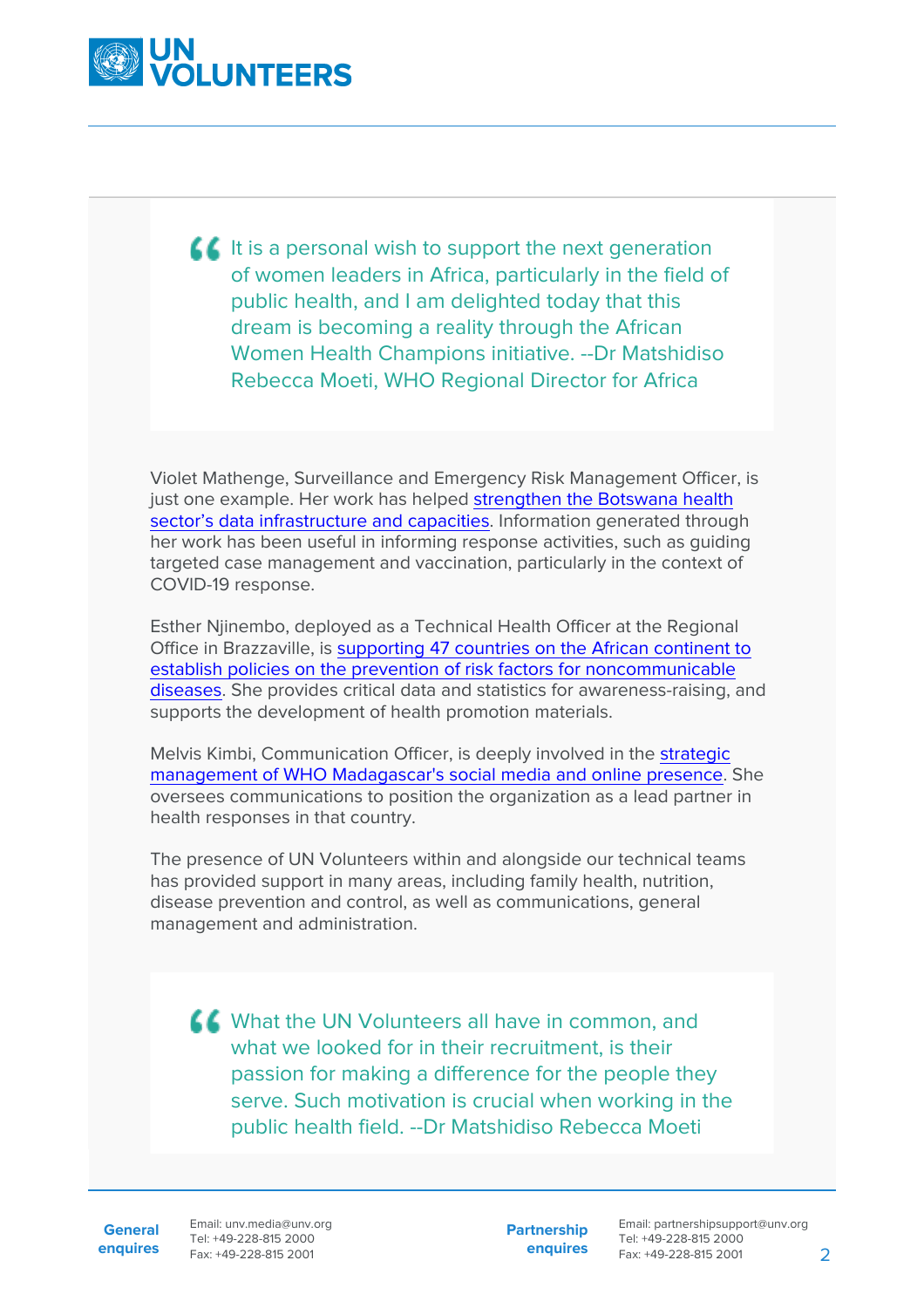

Through the Africa Women Health Champions initiative, UN Volunteers have demonstrated that the achievement of gender equality is possible; women represent 67 per cent of the all the UN Volunteers deployed to WHO in the Africa region in 2021. This comes at an opportune time for WHO as an organization, as we have pledged to achieve gender parity, and rejuvenate and increase geographical representation among WHO personnel. This inspirational programme is a source of great pride for me personally, and for the organization.

Today, WHO Africa's total UN Volunteer contingent stands at 174, up from only 60 in 2019. Our objective is to increase this number to reach 200 UN Volunteers by the end of 2022. The Regional Office and 23 WHO Country Offices are all hosting Health Champions, with plans to expand the project to 14 additional countries in the coming weeks.



Read more about the [Africa Women's Health Champions](https://www.unv.org/News/Africa-Women-Health-Champions-improve-health-and-gender-equality) of WHO and UNV and see current [openings here](https://www.unv.org/unv-recruiting-africa-women-health-champions). Check out our partner page: [UNV partnering](https://www.unv.org/Partners/unv-partnering-who) [with WHO](https://www.unv.org/Partners/unv-partnering-who)

**General enquires**

Email: unv.media@unv.org Tel: +49-228-815 2000 Fax: +49-228-815 2001

**Partnership enquires**